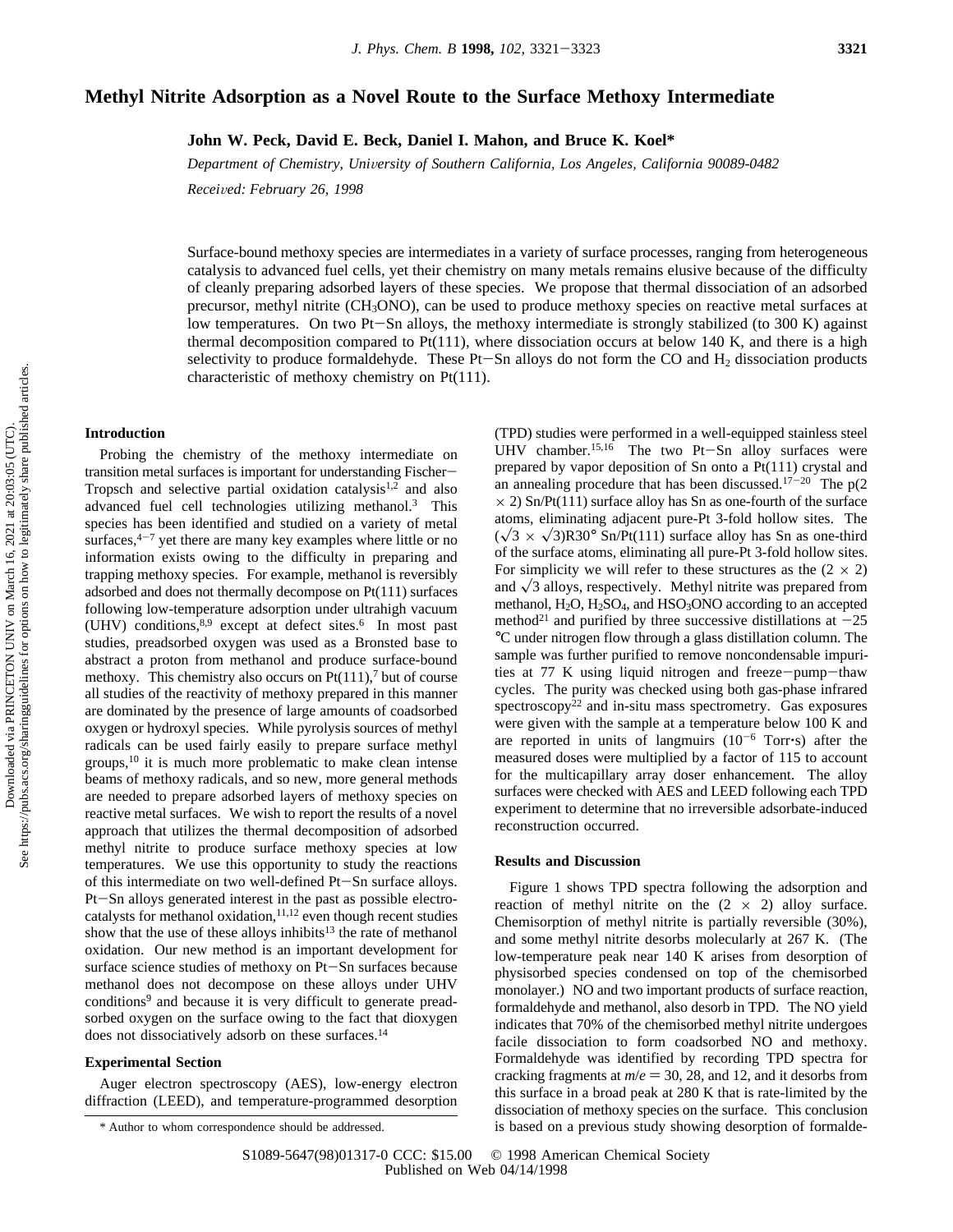

**Figure 1.** TPD spectra of several products following the adsorption of methyl nitrite (CH<sub>3</sub>ONO) on the (2  $\times$  2) Sn/Pt(111) surface alloy at 100 K for an exposure slightly larger than monolayer coverage.

hyde at 250 K following formaldehyde adsorption on  $Pt(111)^{23}$ and our observations that alloying Sn into the Pt(111) surface reduced the adsorption energy for all adsorbed molecules studied to date. $9,15,24-26$  Along with this dehydrogenation product, methanol is formed from the hydrogenation of surface methoxy and desorbs in a broad TPD peak at 270 K. This temperature is coincident with the primary desorption peak of methyl nitrite, but it is easy to show that this feature arises primarily from a methanol reaction product and not simply from a cracking fraction of methyl nitrite by subtracting an appropriately scaled (using the multilayer peak) methyl nitrite TPD spectrum from the methanol curve. CH<sub>3</sub>OH desorbs at 186 K following CH<sub>3</sub>OH adsorption on the (2  $\times$  2) Sn/Pt(111) surface alloy,<sup>9</sup> and so methanol desorption in Figure 1 is reaction rate-limited. NO desorption following NO adsorption on the  $(2 \times 2)$  alloy<sup>27</sup> occurs in a peak at 240 K. This is the same temperature observed for NO evolution from methyl nitrite decomposition on the  $(2 \times 2)$  alloy.<sup>26</sup> Thus, 240 K is an upper limit on the temperature for methoxy formation from methyl nitrite decomposition. However, the O-NO bond must break at lower temperatures because the  $(2 \times 2)$  alloy is more reactive than the  $\sqrt{3}$  alloy (where NO is evolved from methyl nitrite decomposition at 217 K, vida infra) but less reactive than Pt-  $(111)$  where methyl nitrite decomposition occurs below 140 K.<sup>28</sup> In stark contrast to  $Pt(111),^{28}$  thermal decomposition of methoxy on the  $(2 \times 2)$  surface alloy does not produce any H<sub>2</sub> or CO in TPD.

TPD spectra following the adsorption of methyl nitrite on the  $\sqrt{3}$  Sn/Pt(111) surface alloy are presented in Figure 2. The chemistry of methyl nitrite on this surface is similar to that on the  $(2 \times 2)$  alloy—methoxy is formed from the dissociation of





**Figure 2.** TPD spectra of the main desorption products following the adsorption of methyl nitrite (CH<sub>3</sub>ONO) on the  $\sqrt{3}$  Sn/Pt(111) surface alloy at 100 K for an exposure slightly larger than monolayer coverage.

methyl nitrite at below 220 K and undergoes both dehydrogenation and hydrogenation to form formaldehyde and methanol, respectively, upon further heating in TPD. In addition, desorption of about 40% of the chemisorbed methyl nitrite layer occurs in several CH3ONO TPD peaks up to 255 K. NO formed from methyl nitrite decomposition on this surface desorbs in a TPD peak at 220 K, which is identical to that following NO adsorption on the  $\sqrt{3}$  surface,<sup>27</sup> and this establishes an upper limit for the methoxy formation temperature since this NO peak is desorption rate-limited. The formaldehyde produced from methoxy decomposition desorbs mainly in a peak at 330 K (the shoulder at 260 K results from cracking of CH<sub>3</sub>ONO). Methanol desorption also occurs primarily in a peak at 330 K, showing a shoulder at 260 K because of cracking of CH3ONO. The desorption of both formaldehyde and methanol are reaction ratelimited by the decomposition of methoxy, and the higher temperature evolution of these two products on this alloy illustrates the effect of surface Sn to increase the thermal stability of methoxy intermediates.

The utilization of methyl nitrite as an adsorbed precursor for the preparation of methoxy intermediates on such surfaces is based on the well-known gas-phase chemistry of methyl nitrite and the existence of a weak O-NO bond  $(42 \text{ kcal/mol})$ .<sup>29</sup> This bond is dramatically weakened in adsorbed methyl nitrite on reactive metal surfaces owing to the surface stabilization of the adsorbed NO and methoxy products of decomposition. Our observations reported here and those on  $Pt(111)^{27}$  of thermal activation of methyl nitrite at low temperatures to produce NO and coadsorbed methoxy are consistent with this picture, and methyl nitrite should be useful for a number of reactive metal surfaces as an adsorbed precursor for methoxy. The novel use